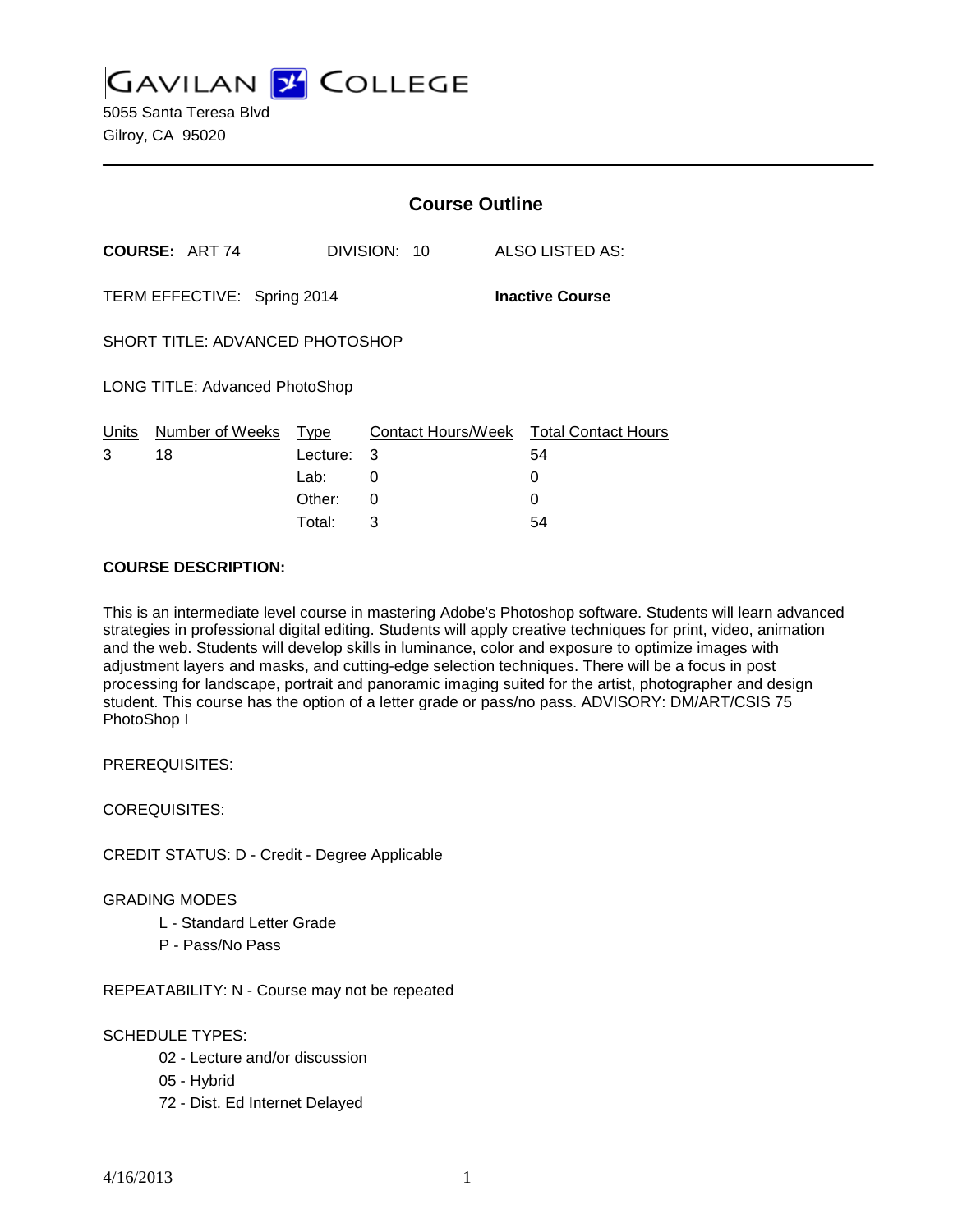#### **STUDENT LEARNING OUTCOMES:**

1. Students will develop and construct a digital mini-portfolio based on a given theme. Measure: Homework, projects, critique PLO: 1 ILO: 2, 5, 7 GE-LO: C1 Year assessed or anticipated year of assessment: 2013

2. Students will identify best digital tools to use to solve a design problem. Measure: Homework, projects, critique PLO: 1, 2 ILO: 2, 5, 7 GE-LO: B8 Year assessed or anticipated year of assessment: 2013

3. Students will apply principles of light, shading, and color to digital images. Measure: Homework, projects, critique PLO: 1 ILO: 5, 7, 2 GE-LO: C1 Year assessed or anticipated year of assessment: 2013

#### **CONTENT, STUDENT PERFORMANCE OBJECTIVES, OUT-OF-CLASS ASSIGNMENTS**

Inactive Course: 03/25/2013 WEEK 1-3 (6/9 HOURS) Lecture: Up and Running with Photoshop Elements Setting Preferences Customizing and Organizing the Work Area Changing the Image Orientation Knowing Your File Size Using Contact Sheet II to Organize Images What Do You Do When You Mess Up? Where Do You Go for Help? Your Images: Global Solutions and Considerations Deciding Which Tasks Come First Cropping to the Essential Parts Straightening Crooked Scans Making Dull Images Shine Correcting Color Casts Tinting an Image Eliminating or Diminishing Dust, Scratches, and Electronic Noise Converting Color Images to Black-and-White Sharpening Resizing Framing Your Image Homework/Lab: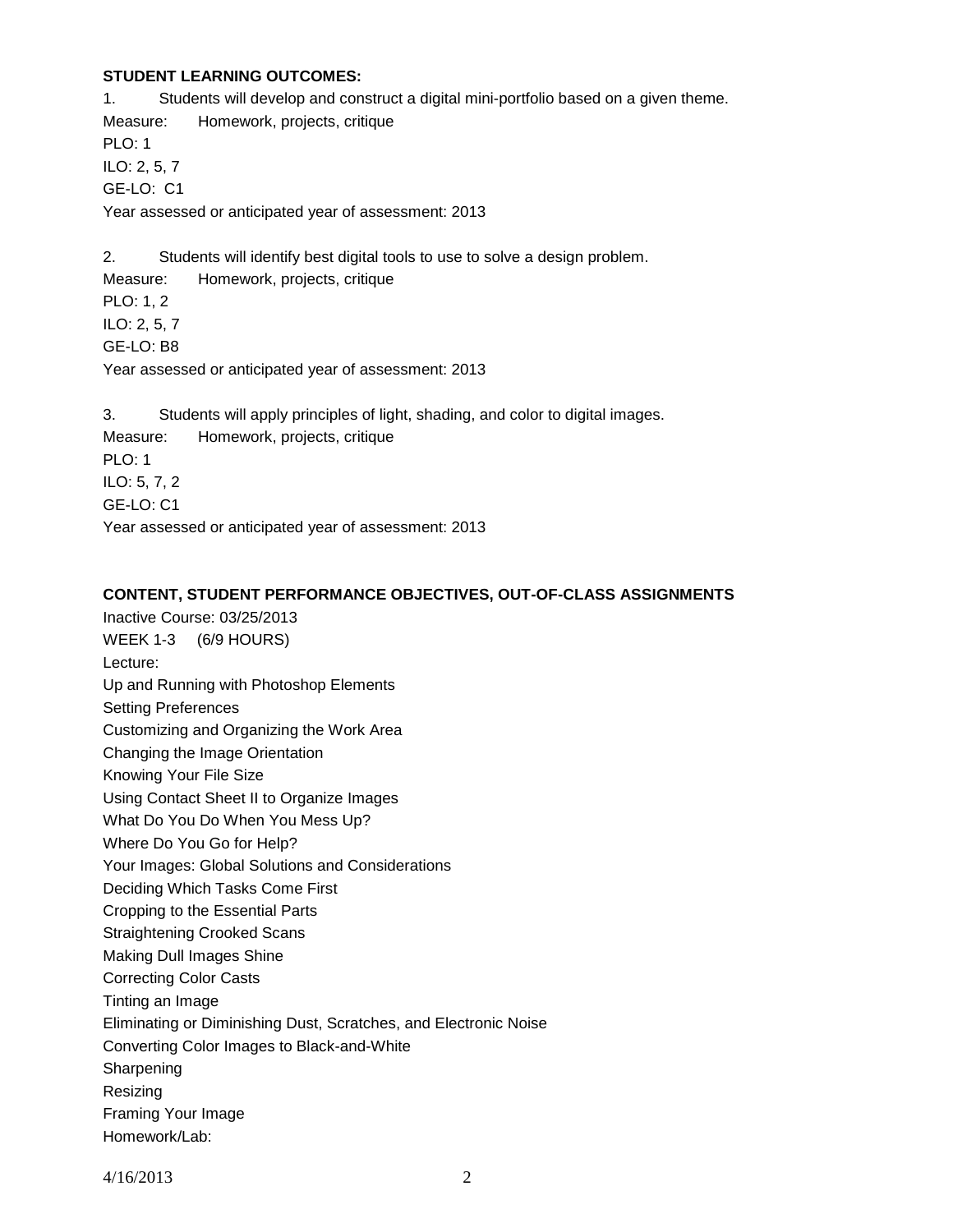Read chapters covered in the lecture and work through the sample projects in the chapter. Do homework exercises at the end of each chapter. Customizing and organizing the Work Area Use cropping, correcting color, tinting, eliminating blemishes to improve images. Performance objectives: The students will take an image and improve it by using PS improvement methods. The students will customizing and organizing the Work Area for maximum efficiency. WEEK 4-6 (6/9 HOURS) Lecture: Better Faces What Comes First Intensifying and Changing Eyes Working on Lips Whitening and Fixing Teeth Selectively Reducing Wrinkles Diminishing and Straightening the Nose Making People Glow Creating a Grainy 35mm Black-and-White Look Using Digital Fill Flash Making Distorted Faces Normal Fixing Hair Getting Rid of Glasses Glare Better Outside Shots Intensifying the Sky Changing the Time of Day Working with the Midday Sun Adding Lighting Effects Making a Bluer Pond and Greener Grass Removing Unwanted Objects Adding Selective Focus Using Statue Fill Flash Homework/Lab: Read chapters covered in the lecture and work through the sample projects in the chapter. Do homework exercises at the end of each chapter. Using images of people improve and correct the images. Using images of outside shots improve and correct the images. Performance objectives: The students will be able to take poor images of people and improve them with PS. The students will be able to take poor images outside shots and improve them with PS. WEEK 7-9 (6/9 HOURS) Lecture: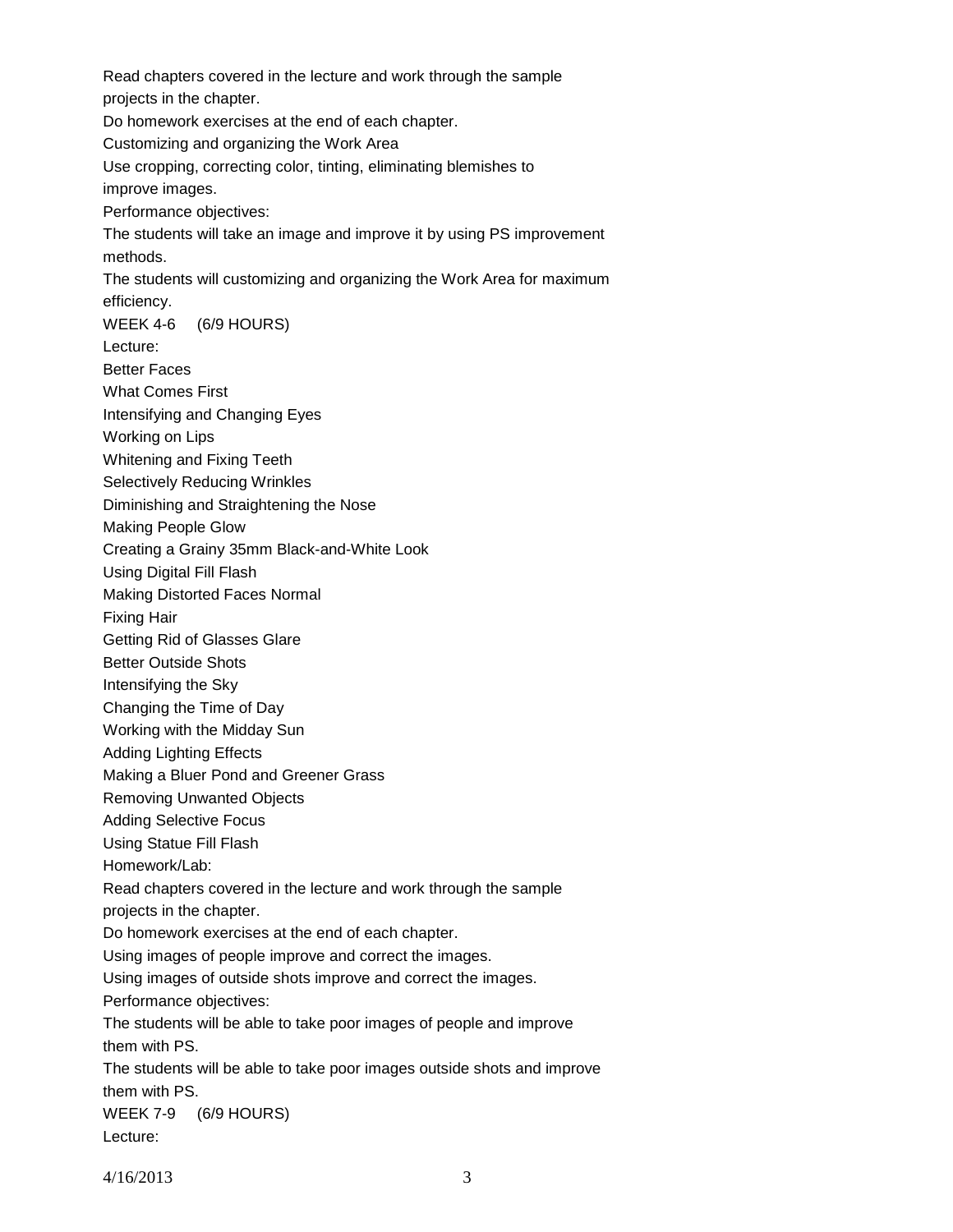Better Product Shots Separating a Product from Its Background Changing a Product's Color Changing a Product's Texture Adding Motion Blur Changing Scale and Perspective Fixing Keystoning Improving the Background Adding Depth Creating Lighting Effects Softening Highlights and Glare Adding a New Label Making a Product Smile Simplifying a Product Shot Making Photo-Realistic Composites Adding Yourself (or Anyone) to a Group Shot Swapping Kids Expanding Your Image Seamlessly Pasting Pre-visualizing a Hotel Midterm tests and projects Homework/Lab: Read chapters covered in the lecture and work through the sample projects in the chapter. Do homework exercises at the end of each chapter. Use product shots and improve them by use of background, color, texture and other PS techniques. Take an image and add or remove people or objects to the image. Performance objectives: The students will be able take an image and add or remove people or objects to the image. The students will be able use product shots and improve them by use of background, color, texture and other PS techniques. WEEK 10-12 (6/9 HOURS) Lecture: Chapter 7 Better Real Estate Shots Straightening a Slanted Looking Building Transforming a Kitchen Removing a Construction Sign Smart-Blurring a Background Balancing the Light Removing Wires Chapter 8 Creating Panoramics with Photomerge Photomerge Dos and Don'ts Creating a Priceless View Creating an Interior Panoramic Creating an Epic Panoramic Making Handheld Panoramics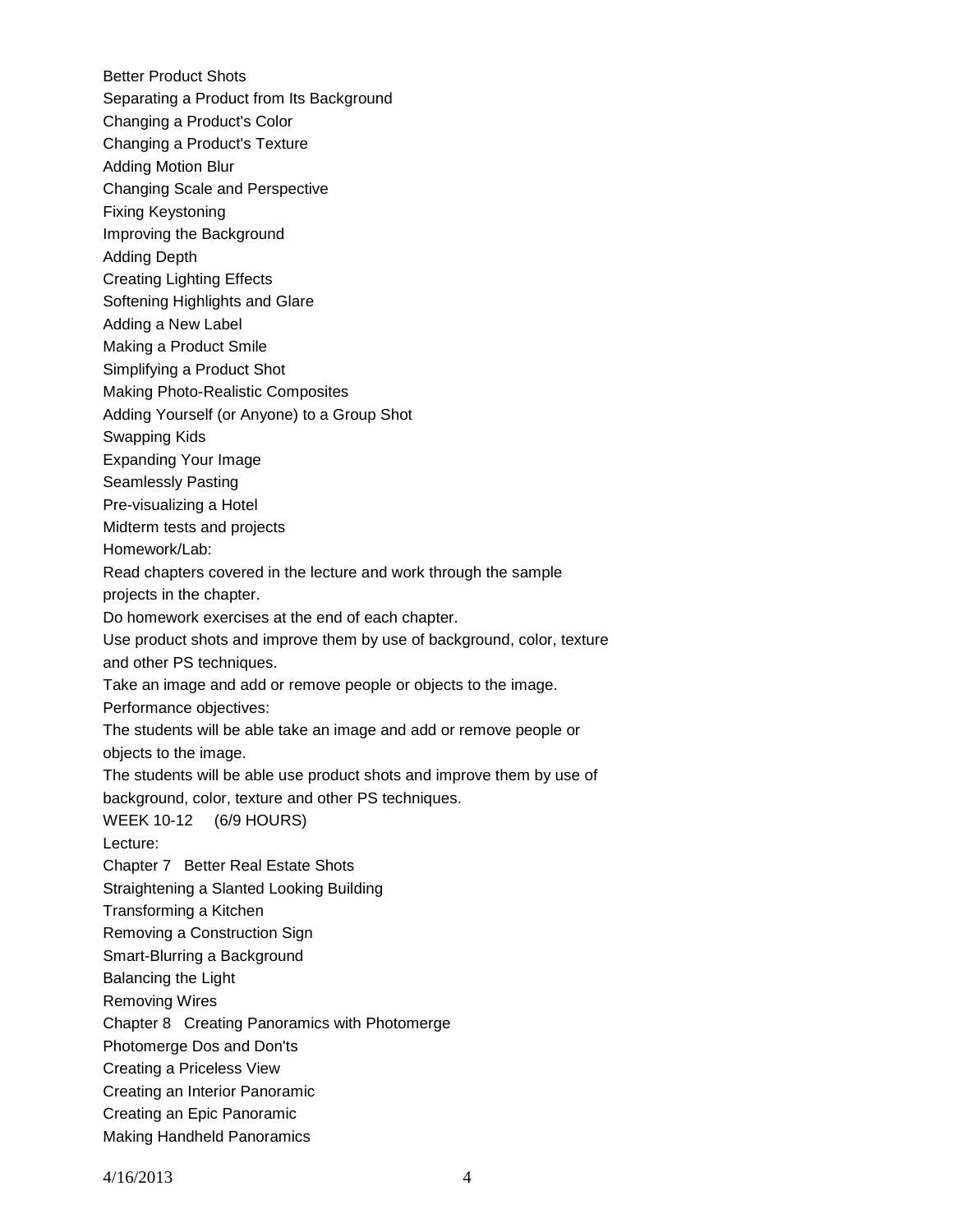Making Vertical Panoramics Showing Baseball's Big Picture Photomerging a Collage Homework/Lab: Read chapters covered in the lecture and work through the sample projects in the chapter. Do homework exercises at the end of each chapter. Using real estate shots improve the images, straightening buildings, transform a kitchen, and modify backgrounds. Use Photomerge to modify interior and exterior views. Performance objectives: The students will be able to take real estate images and improve the images. The students will be able to use Photomerge to modify interior and exterior views. WEEK 13-15 (6/9 HOURS) Lecture: Taking Type Further Adding a Photo Credit Making Headline Type Making Type More Readable Using Shape Tools to Accent Type Warping Type Filling Type with an Image Making Volcano Type Adding Effects to Type Applying Liquify to Type Working with the Web in Mind Choosing GIF or JPEG Making GIFs Building Web Page Backgrounds Creating Navigational Graphics Creating Web Type Making a Web Photo Gallery Homework/Lab: Read chapters covered in the lecture and work through the sample projects in the chapter. Do homework exercises at the end of each chapter. Take an image and add type including photo credit, headline type, shape tools, and other type effects. Prepare images for web pages, including different file types, graphics, and photos. Performance objectives: The students will prepare images with different type enhancements. The students will prepare images, pictures, and graphics for Web pages. WEEK 16-17 (4/6 HOURS) Lecture: Making Great JPEGs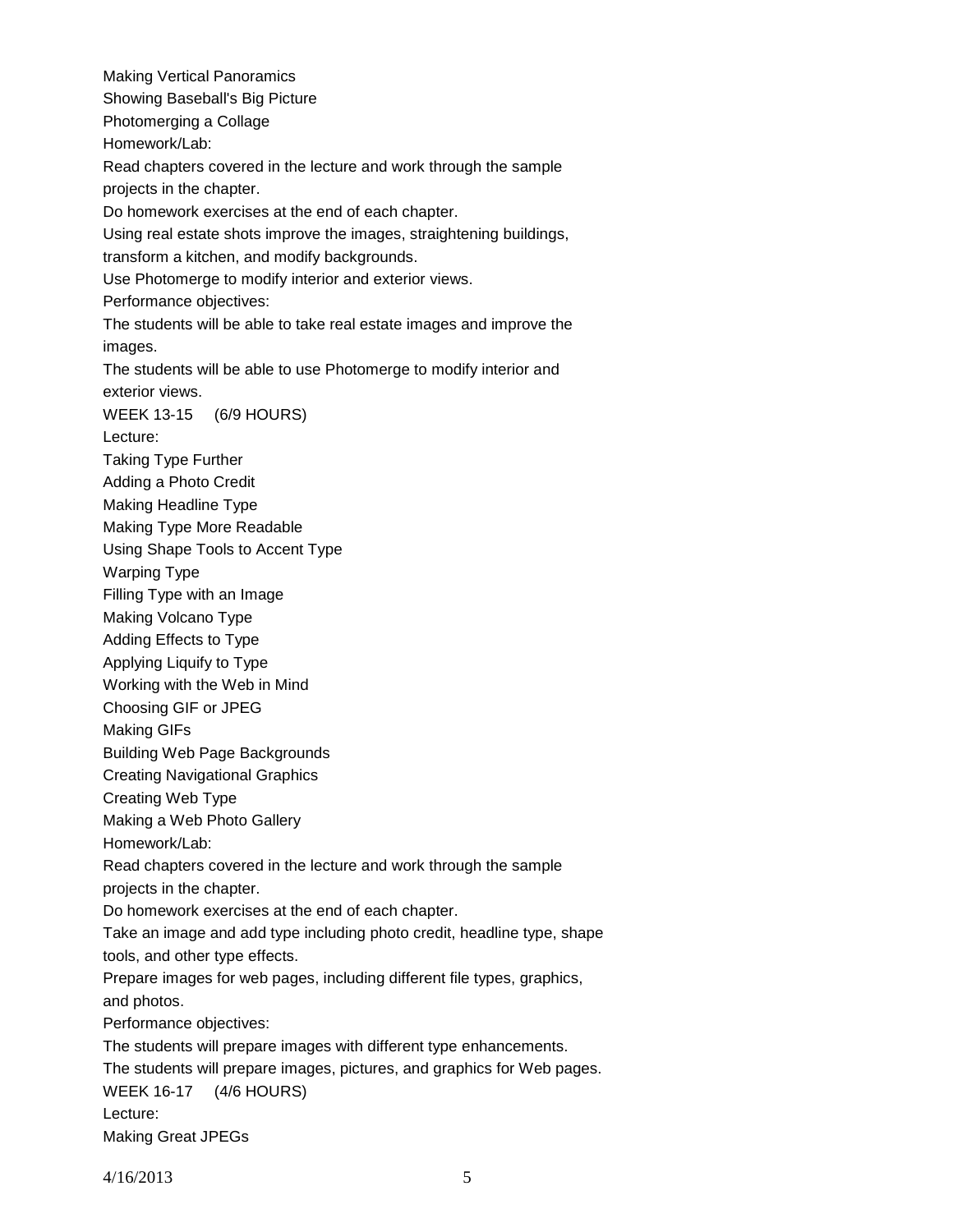Understanding the JPEG Format Saving JPEGs JPEGing Specifically for E-mail Transmission Using the Attach to E-mail Command Optimizing a Digital Image for JPEG Compression Converting GIFs to JPEGs Sharing and Processing Images Using Desktop Printers Using Online Photography Services Using Picture Package Using Batch Processing Creating PDF Slide Shows for PCs and PDAs Final exam and final projects Homework/Lab: Read chapters covered in the lecture and work through the sample projects in the chapter. Do homework exercises at the end of each chapter. Prepare images with JPEG format and e-mail them as attachments. Prepare images for printing, photography services and batch processing Performance objectives: The students will prepare images for JPEG format, and convert GIFs to JPEGs. The students will share and process images from printing and batch processing. WEEK 18 2 HOURS

Final exam and final projects

## **METHODS OF INSTRUCTION:**

Lecture, demonstration, projects, quizzes, tests

## **METHODS OF EVALUATION:**

This is a degree-applicable course, but substantial writing assignments are NOT appropriate, because the course primarily: Involves skill demonstrations or problem solving The problem-solving assignments required: Homework problems **Quizzes** Exams The types of skill demonstrations required: Class performance Performance exams The types of objective examinations used in the course: Multiple choice True/false Matching items **Completion** Other category: None

4/16/2013 6